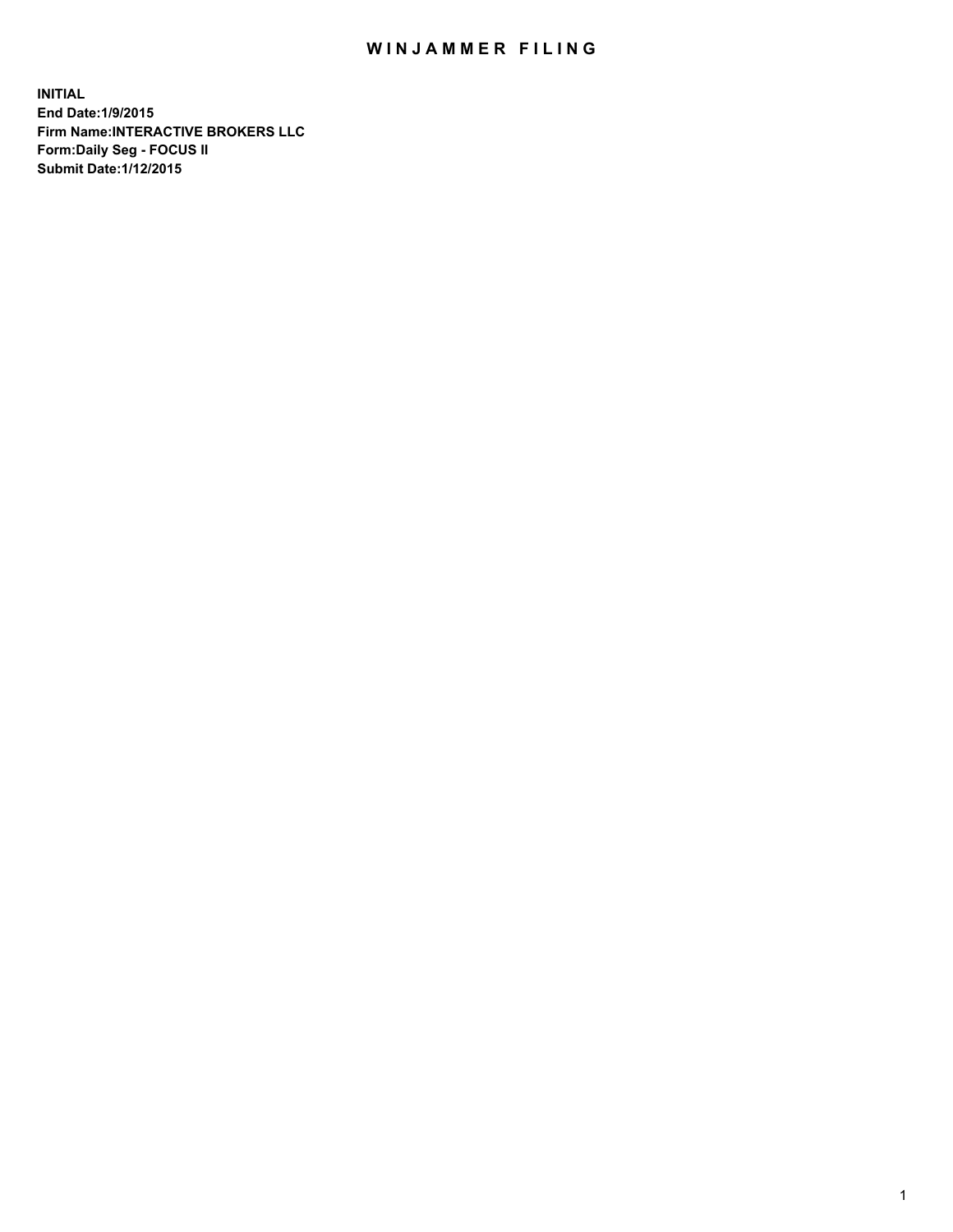## **INITIAL End Date:1/9/2015 Firm Name:INTERACTIVE BROKERS LLC Form:Daily Seg - FOCUS II Submit Date:1/12/2015 Daily Segregation - Cover Page**

| Name of Company                                                                   | <b>INTERACTIVE BROKERS LLC</b> |
|-----------------------------------------------------------------------------------|--------------------------------|
| <b>Contact Name</b>                                                               | <b>Michael Ellman</b>          |
| <b>Contact Phone Number</b>                                                       | 203-422-8926                   |
| <b>Contact Email Address</b>                                                      | mellman@interactivebrokers.co  |
|                                                                                   | $m$                            |
| FCM's Customer Segregated Funds Residual Interest Target (choose one):            |                                |
| a. Minimum dollar amount: ; or                                                    | $\overline{\mathbf{0}}$        |
| b. Minimum percentage of customer segregated funds required:% ; or                | 0                              |
| c. Dollar amount range between: and; or                                           | 155,000,000 245,000,000        |
| d. Percentage range of customer segregated funds required between:% and%.         | 0 <sub>0</sub>                 |
| FCM's Customer Secured Amount Funds Residual Interest Target (choose one):        |                                |
| a. Minimum dollar amount: ; or                                                    | $\overline{\mathbf{0}}$        |
| b. Minimum percentage of customer secured funds required:% ; or                   | 0                              |
| c. Dollar amount range between: and; or                                           | 80,000,000 120,000,000         |
| d. Percentage range of customer secured funds required between:% and%.            | 0 <sub>0</sub>                 |
| FCM's Cleared Swaps Customer Collateral Residual Interest Target (choose one):    |                                |
| a. Minimum dollar amount: ; or                                                    | $\overline{\mathbf{0}}$        |
| b. Minimum percentage of cleared swaps customer collateral required:% ; or        | $\overline{\mathbf{0}}$        |
| c. Dollar amount range between: and; or                                           | 0 <sub>0</sub>                 |
| d. Percentage range of cleared swaps customer collateral required between:% and%. | 0 <sub>0</sub>                 |
|                                                                                   |                                |
| Current ANC:on                                                                    | 2,704,975,016 09-JAN-2015      |
| <b>Broker Dealer Minimum</b>                                                      | 277,752,213                    |
| Debit/Deficit - CustomersCurrent AmountGross Amount                               |                                |
| Domestic Debit/Deficit                                                            | 5,043,161                      |
| Foreign Debit/Deficit                                                             | 4,314,3020                     |
| Debit/Deficit - Non CustomersCurrent AmountGross Amount                           |                                |
| Domestic Debit/Deficit                                                            | 0 <sub>0</sub>                 |
| Foreign Debit/Deficit                                                             | 0 <sub>0</sub>                 |
| Proprietary Profit/Loss                                                           |                                |
| Domestic Profit/Loss                                                              | <u>0</u>                       |
| Foreign Profit/Loss                                                               | $\overline{\mathbf{0}}$        |
| Proprietary Open Trade Equity                                                     |                                |
| Domestic OTE                                                                      | <u>0</u>                       |
| Foreign OTE                                                                       | <u>0</u>                       |
| <b>SPAN</b>                                                                       |                                |
| <b>Customer SPAN Calculation</b>                                                  | 1,087,317,097                  |
| Non-Customer SPAN Calcualation                                                    | <u>31,415,619</u>              |
| Proprietary Capital Charges                                                       | <u>0</u>                       |
| Minimum Dollar Amount Requirement                                                 | 20,000,000 [7465]              |
| Other NFA Dollar Amount Requirement                                               | 21,629,530 [7475]              |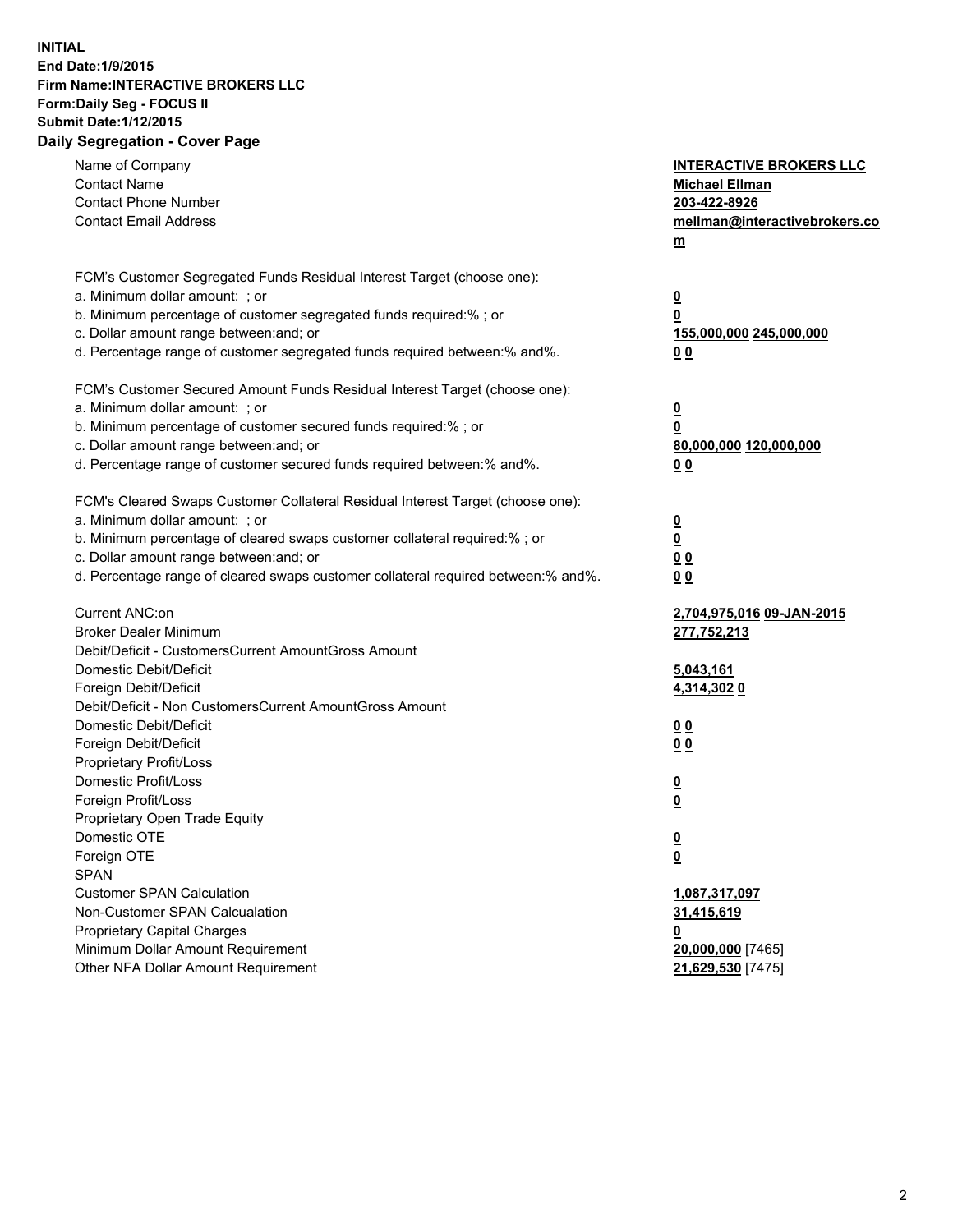## **INITIAL End Date:1/9/2015 Firm Name:INTERACTIVE BROKERS LLC Form:Daily Seg - FOCUS II Submit Date:1/12/2015 Daily Segregation - Secured Amounts**

|     | Daily Segregation - Secured Amounts                                                         |                                   |
|-----|---------------------------------------------------------------------------------------------|-----------------------------------|
|     | Foreign Futures and Foreign Options Secured Amounts                                         |                                   |
|     | Amount required to be set aside pursuant to law, rule or regulation of a foreign            | $0$ [7305]                        |
|     | government or a rule of a self-regulatory organization authorized thereunder                |                                   |
| 1.  | Net ledger balance - Foreign Futures and Foreign Option Trading - All Customers             |                                   |
|     | A. Cash                                                                                     | 382,034,777 [7315]                |
|     | B. Securities (at market)                                                                   | $Q$ [7317]                        |
| 2.  | Net unrealized profit (loss) in open futures contracts traded on a foreign board of trade   | 10,750,662 [7325]                 |
| 3.  | Exchange traded options                                                                     |                                   |
|     | a. Market value of open option contracts purchased on a foreign board of trade              | 88,754 [7335]                     |
|     | b. Market value of open contracts granted (sold) on a foreign board of trade                | -55,793 [7337]                    |
| 4.  | Net equity (deficit) (add lines 1.2. and 3.)                                                | 392,818,400 [7345]                |
| 5.  | Account liquidating to a deficit and account with a debit balances - gross amount           | 4,314,302 [7351]                  |
|     | Less: amount offset by customer owned securities                                            | 0 [7352] 4,314,302 [7354]         |
| 6.  | Amount required to be set aside as the secured amount - Net Liquidating Equity              | 397,132,702 [7355]                |
|     | Method (add lines 4 and 5)                                                                  |                                   |
| 7.  | Greater of amount required to be set aside pursuant to foreign jurisdiction (above) or line | 397,132,702 [7360]                |
|     | 6.                                                                                          |                                   |
|     | FUNDS DEPOSITED IN SEPARATE REGULATION 30.7 ACCOUNTS                                        |                                   |
| 1.  | Cash in banks                                                                               |                                   |
|     | A. Banks located in the United States                                                       | 367,865,255 [7500]                |
|     | B. Other banks qualified under Regulation 30.7                                              | 0 [7520] 367,865,255 [7530]       |
| 2.  | Securities                                                                                  |                                   |
|     | A. In safekeeping with banks located in the United States                                   | $Q$ [7540]                        |
|     | B. In safekeeping with other banks qualified under Regulation 30.7                          | 0 [7560] 0 [7570]                 |
| 3.  | Equities with registered futures commission merchants                                       |                                   |
|     | A. Cash                                                                                     | $0$ [7580]                        |
|     | <b>B.</b> Securities                                                                        | $0$ [7590]                        |
|     | C. Unrealized gain (loss) on open futures contracts                                         | $0$ [7600]                        |
|     | D. Value of long option contracts                                                           | $0$ [7610]                        |
|     | E. Value of short option contracts                                                          | 0 [7615] 0 [7620]                 |
| 4.  | Amounts held by clearing organizations of foreign boards of trade                           |                                   |
|     | A. Cash                                                                                     | $0$ [7640]                        |
|     | <b>B.</b> Securities                                                                        | $0$ [7650]                        |
|     | C. Amount due to (from) clearing organization - daily variation                             | $0$ [7660]                        |
|     | D. Value of long option contracts                                                           | $0$ [7670]                        |
|     | E. Value of short option contracts                                                          | 0 [7675] 0 [7680]                 |
| 5.  | Amounts held by members of foreign boards of trade                                          |                                   |
|     | A. Cash                                                                                     | 140,061,025 [7700]                |
|     | <b>B.</b> Securities                                                                        | $0$ [7710]                        |
|     | C. Unrealized gain (loss) on open futures contracts                                         | -1,944,111 [7720]                 |
|     | D. Value of long option contracts                                                           | 93,902 [7730]                     |
|     | E. Value of short option contracts                                                          | -59,830 [7735] 138,150,986 [7740] |
| 6.  | Amounts with other depositories designated by a foreign board of trade                      | 0 [7760]                          |
| 7.  | Segregated funds on hand                                                                    | $0$ [7765]                        |
| 8.  | Total funds in separate section 30.7 accounts                                               | 506,016,241 [7770]                |
| 9.  | Excess (deficiency) Set Aside for Secured Amount (subtract line 7 Secured Statement         | 108,883,539 [7380]                |
|     | Page 1 from Line 8)                                                                         |                                   |
| 10. | Management Target Amount for Excess funds in separate section 30.7 accounts                 | 80,000,000 [7780]                 |
| 11. | Excess (deficiency) funds in separate 30.7 accounts over (under) Management Target          | 28,883,539 [7785]                 |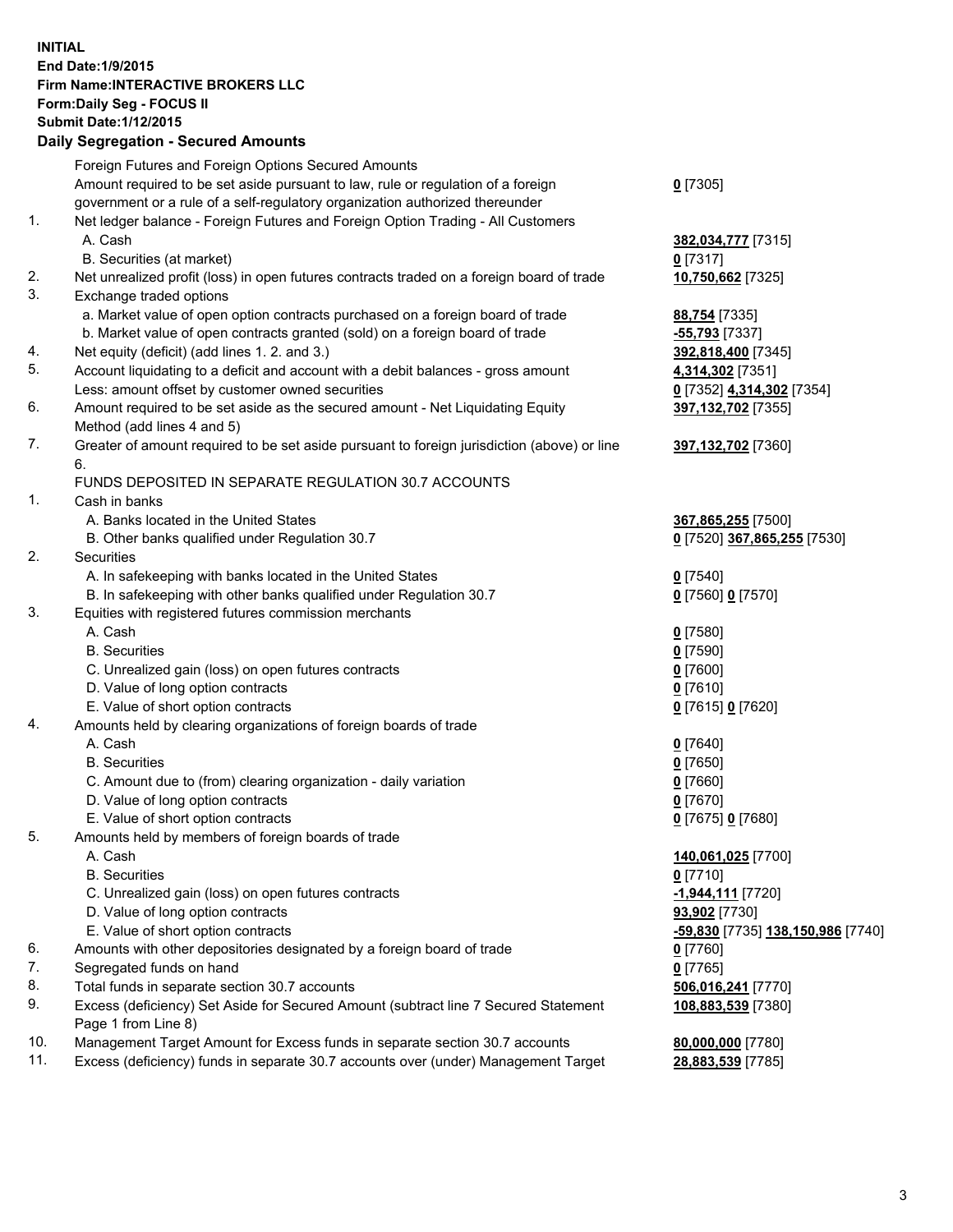**INITIAL End Date:1/9/2015 Firm Name:INTERACTIVE BROKERS LLC Form:Daily Seg - FOCUS II Submit Date:1/12/2015 Daily Segregation - Segregation Statement** SEGREGATION REQUIREMENTS(Section 4d(2) of the CEAct) 1. Net ledger balance A. Cash **2,325,252,450** [7010] B. Securities (at market) **0** [7020] 2. Net unrealized profit (loss) in open futures contracts traded on a contract market **25,085,169** [7030] 3. Exchange traded options A. Add market value of open option contracts purchased on a contract market **152,193,979** [7032] B. Deduct market value of open option contracts granted (sold) on a contract market **-219,821,121** [7033] 4. Net equity (deficit) (add lines 1, 2 and 3) **2,282,710,477** [7040] 5. Accounts liquidating to a deficit and accounts with debit balances - gross amount **5,043,161** [7045] Less: amount offset by customer securities **0** [7047] **5,043,161** [7050] 6. Amount required to be segregated (add lines 4 and 5) **2,287,753,638** [7060] FUNDS IN SEGREGATED ACCOUNTS 7. Deposited in segregated funds bank accounts A. Cash **401,154,222** [7070] B. Securities representing investments of customers' funds (at market) **1,136,643,018** [7080] C. Securities held for particular customers or option customers in lieu of cash (at market) **0** [7090] 8. Margins on deposit with derivatives clearing organizations of contract markets A. Cash **14,785,900** [7100] B. Securities representing investments of customers' funds (at market) **90,923,578** [7110] C. Securities held for particular customers or option customers in lieu of cash (at market) **0** [7120] 9. Net settlement from (to) derivatives clearing organizations of contract markets **-1,361,331** [7130] 10. Exchange traded options A. Value of open long option contracts **1,690,087** [7132] B. Value of open short option contracts **-12,876,021** [7133] 11. Net equities with other FCMs A. Net liquidating equity **-55,880,386** [7140] B. Securities representing investments of customers' funds (at market) **915,322,142** [7160] C. Securities held for particular customers or option customers in lieu of cash (at market) **0** [7170] 12. Segregated funds on hand **0** [7150] 13. Total amount in segregation (add lines 7 through 12) **2,490,401,209** [7180] 14. Excess (deficiency) funds in segregation (subtract line 6 from line 13) **202,647,571** [7190] 15. Management Target Amount for Excess funds in segregation **155,000,000** [7194]

16. Excess (deficiency) funds in segregation over (under) Management Target Amount Excess

**47,647,571** [7198]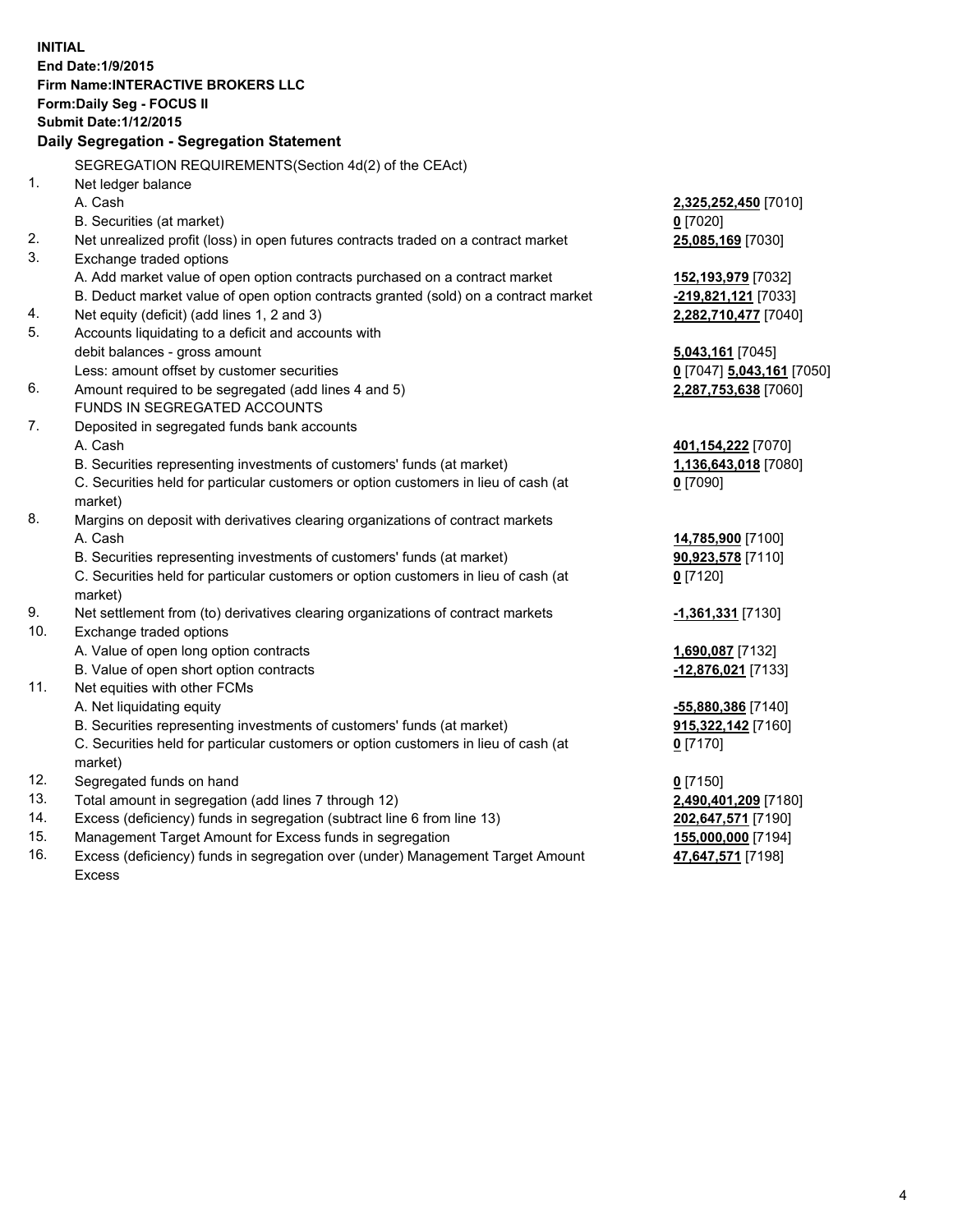## **INITIAL End Date:1/9/2015 Firm Name:INTERACTIVE BROKERS LLC Form:Daily Seg - FOCUS II Submit Date:1/12/2015 Daily Segregation - Supplemental**

| $\blacksquare$               | Total gross margin deficiencies - Segregated Funds Origin                              | 166,735 [9100]   |
|------------------------------|----------------------------------------------------------------------------------------|------------------|
| $\blacksquare$               | Total gross margin deficiencies - Secured Funds Origin                                 | 174,988 [9101]   |
| $\blacksquare$               | Total gross margin deficiencies - Cleared Swaps Customer Collateral Funds Origin       | $0$ [9102]       |
| $\blacksquare$               | Total gross margin deficiencies - Noncustomer and Proprietary Accounts Origin          | $0$ [9103]       |
| $\blacksquare$               | Total number of accounts contributing to total gross margin deficiencies - Segregated  | <b>15</b> [9104] |
|                              | <b>Funds Origin</b>                                                                    |                  |
| $\blacksquare$               | Total number of accounts contributing to total gross margin deficiencies - Secured     | $3$ [9105]       |
|                              | <b>Funds Origin</b>                                                                    |                  |
| $\blacksquare$               | Total number of accounts contributing to the total gross margin deficiencies - Cleared | $0$ [9106]       |
|                              | Swaps Customer Collateral Funds Origin                                                 |                  |
| $\overline{\phantom{a}}$     | Total number of accounts contributing to the total gross margin deficiencies -         | $0$ [9107]       |
|                              | Noncustomer and Proprietary Accounts Origin                                            |                  |
| $\qquad \qquad \blacksquare$ | Upload a copy of the firm's daily margin report the FCM uses to issue margin calls     |                  |
|                              | which corresponds with the reporting date.                                             |                  |

01.09.2015 Commodity Margin Deficiency Report.xls